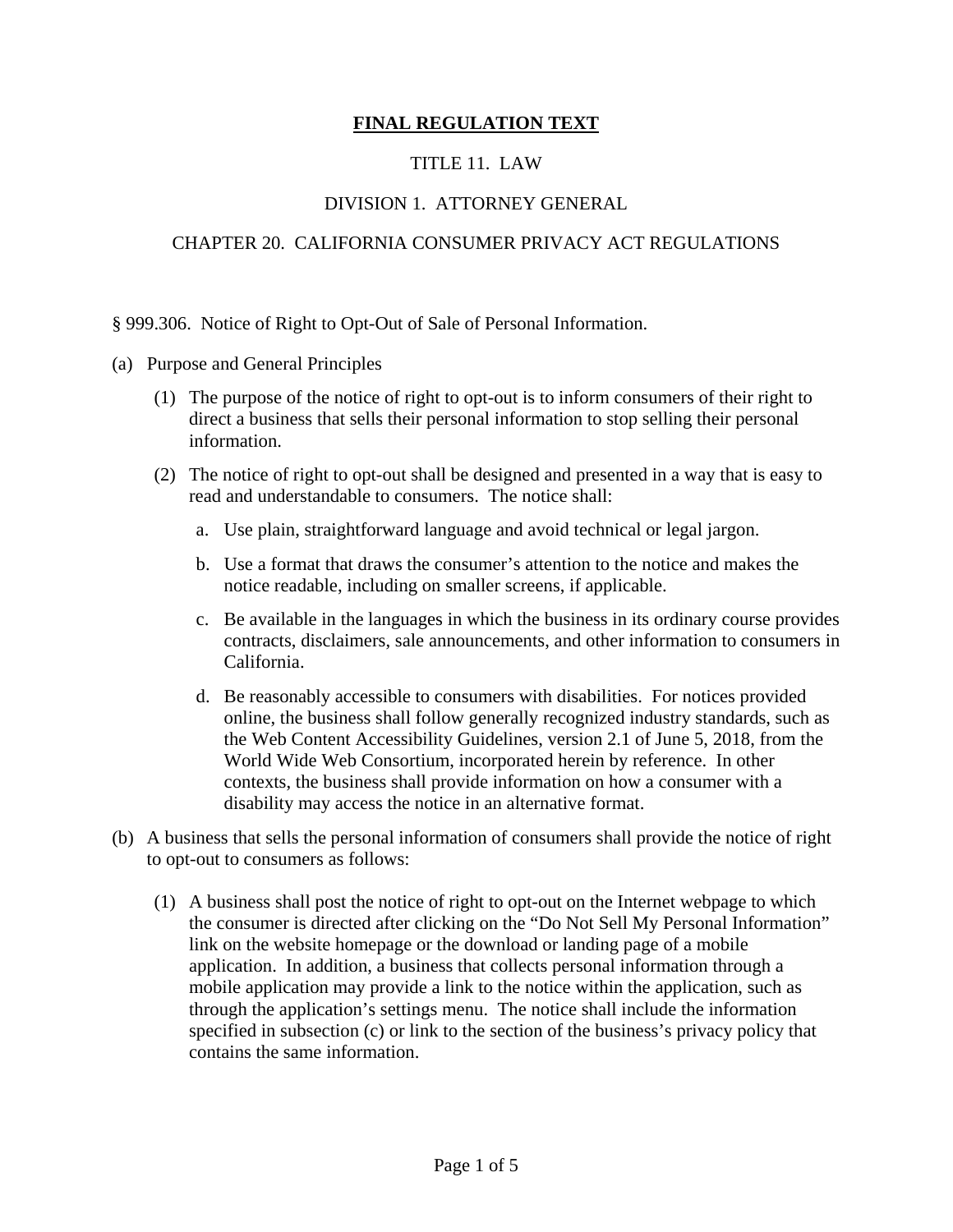- (2) A business that does not operate a website shall establish, document, and comply with another method by which it informs consumers of their right to opt-out. That method shall comply with the requirements set forth in subsection (a)(2).
- (3) A business that sells personal information that it collects in the course of interacting with consumers offline shall also inform consumers by an offline method of their right to opt-out and provide instructions on how to submit a request to opt-out. Illustrative examples follow:
	- a. A business that sells personal information that it collects from consumers in a brick-and-mortar store may inform consumers of their right to opt-out on the paper forms that collect the personal information or by posting signage in the area where the personal information is collected directing consumers to where the optout information can be found online.
	- b. A business that sells personal information that it collects over the phone may inform consumers of their right to opt-out orally during the call when the information is collected.
- (c) A business shall include the following in its notice of right to opt-out:
	- (1) A description of the consumer's right to opt-out of the sale of their personal information by the business;
	- (2) The interactive form by which the consumer can submit their request to opt-out online, as required by section 999.315, subsection (a), or if the business does not operate a website, the offline method by which the consumer can submit their request to opt-out; and
	- (3) Instructions for any other method by which the consumer may submit their request to opt-out.
- (d) A business does not need to provide a notice of right to opt-out if:
	- (1) It does not sell personal information; and
	- (2) It states in its privacy policy that it does not sell personal information.
- (e) A business shall not sell the personal information it collected during the time the business did not have a notice of right to opt-out posted unless it obtains the affirmative authorization of the consumer.
- (f) Opt-Out Icon.
	- (1) The following opt-out icon may be used in addition to posting the notice of right to optout, but not in lieu of any requirement to post the notice of right to opt-out or a "Do Not Sell My Personal Information" link as required by Civil Code section 1798.135 and these regulations.

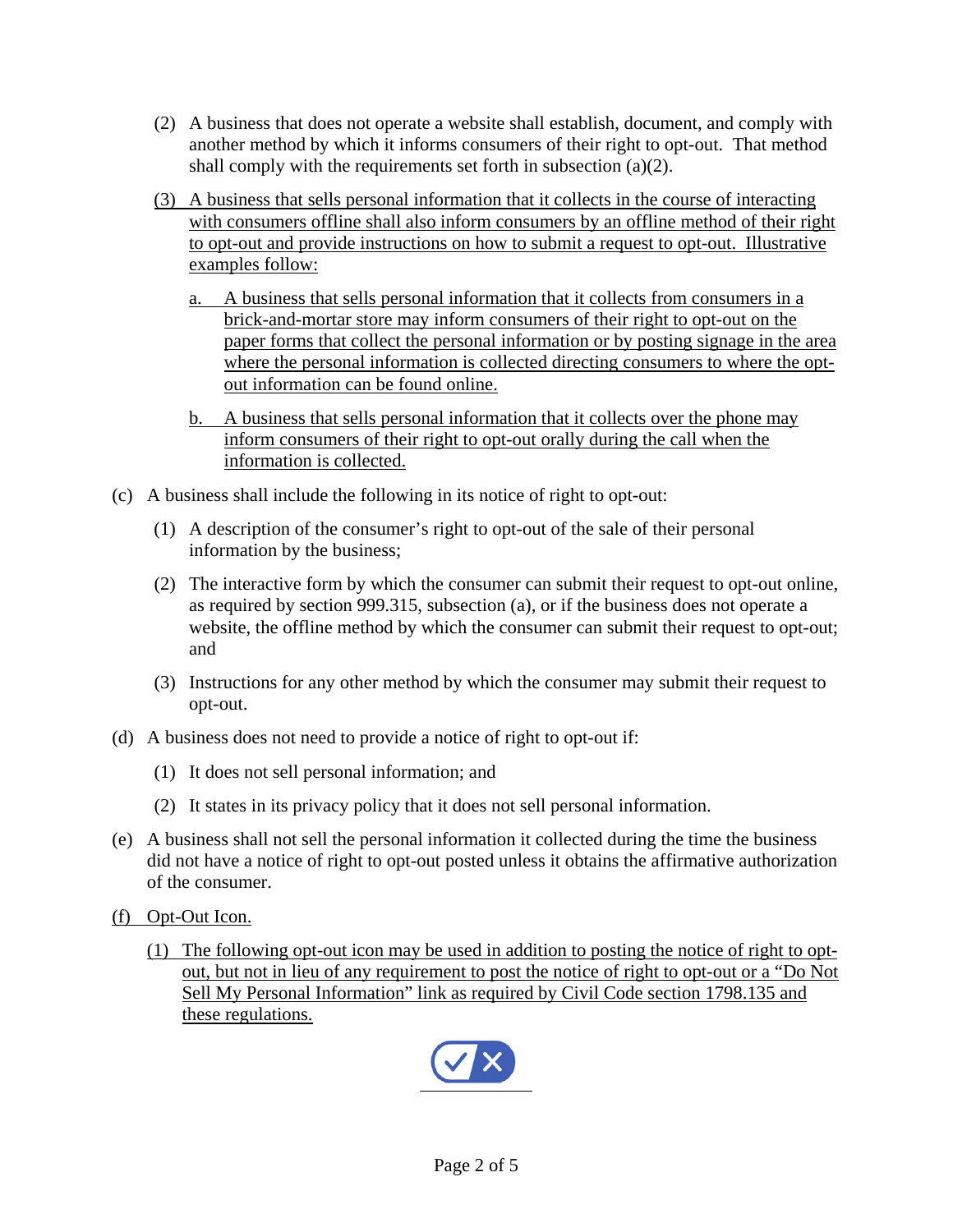(2) The icon shall be approximately the same size as any other icons used by the business on its webpage.

Note: Authority cited: Section 1798.185, Civil Code. Reference: Sections 1798.120, 1798.135 and 1798.185, Civil Code.

§ 999.315. Requests to Opt-Out.

- (a) A business shall provide two or more designated methods for submitting requests to opt-out, including an interactive form accessible via a clear and conspicuous link titled "Do Not Sell My Personal Information," on the business's website or mobile application. Other acceptable methods for submitting these requests include, but are not limited to, a toll-free phone number, a designated email address, a form submitted in person, a form submitted through the mail, and user-enabled global privacy controls, such as a browser plug-in or privacy setting, device setting, or other mechanism, that communicate or signal the consumer's choice to opt-out of the sale of their personal information.
- (b) A business shall consider the methods by which it interacts with consumers, the manner in which the business sells personal information to third parties, available technology, and ease of use by the consumer when determining which methods consumers may use to submit requests to opt-out. At least one method offered shall reflect the manner in which the business primarily interacts with the consumer.
- (c) If a business collects personal information from consumers online, the business shall treat user-enabled global privacy controls, such as a browser plug-in or privacy setting, device setting, or other mechanism, that communicate or signal the consumer's choice to opt-out of the sale of their personal information as a valid request submitted pursuant to Civil Code section 1798.120 for that browser or device, or, if known, for the consumer.
	- (1) Any privacy control developed in accordance with these regulations shall clearly communicate or signal that a consumer intends to opt-out of the sale of personal information.
	- (2) If a global privacy control conflicts with a consumer's existing business-specific privacy setting or their participation in a business's financial incentive program, the business shall respect the global privacy control but may notify the consumer of the conflict and give the consumer the choice to confirm the business-specific privacy setting or participation in the financial incentive program.
- (d) In responding to a request to opt-out, a business may present the consumer with the choice to opt-out of sale for certain uses of personal information as long as a global option to optout of the sale of all personal information is more prominently presented than the other choices.
- (e) A business shall comply with a request to opt-out as soon as feasibly possible, but no later than 15 business days from the date the business receives the request. If a business sells a consumer's personal information to any third parties after the consumer submits their request but before the business complies with that request, it shall notify those third parties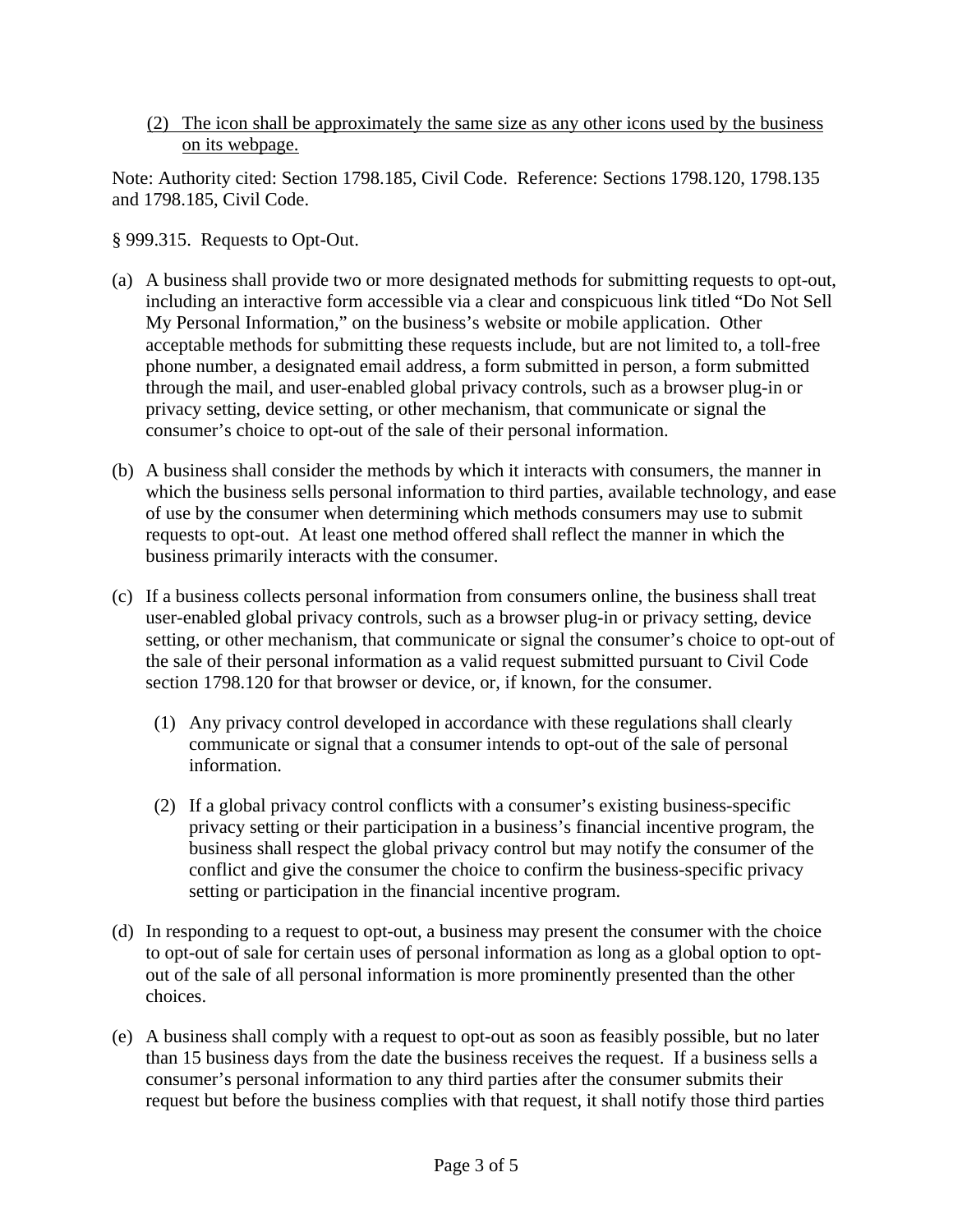that the consumer has exercised their right to opt-out and shall direct those third parties not to sell that consumer's information.

- (f) A consumer may use an authorized agent to submit a request to opt-out on the consumer's behalf if the consumer provides the authorized agent written permission signed by the consumer. A business may deny a request from an authorized agent if the agent cannot provide to the business the consumer's signed permission demonstrating that they have been authorized by the consumer to act on the consumer's behalf. User-enabled global privacy controls, such as a browser plugin or privacy setting, device setting, or other mechanism, that communicate or signal the consumer's choice to opt-out of the sale of their personal information shall be considered a request directly from the consumer, not through an authorized agent.
- (g) A request to opt-out need not be a verifiable consumer request. If a business, however, has a good-faith, reasonable, and documented belief that a request to opt-out is fraudulent, the business may deny the request. The business shall inform the requestor that it will not comply with the request and shall provide an explanation why it believes the request is fraudulent.
- (h) A business's methods for submitting requests to opt-out shall be easy for consumers to execute and shall require minimal steps to allow the consumer to opt-out. A business shall not use a method that is designed with the purpose or has the substantial effect of subverting or impairing a consumer's choice to opt-out. Illustrative examples follow:
	- (1) The business's process for submitting a request to opt-out shall not require more steps than that business's process for a consumer to opt-in to the sale of personal information after having previously opted out. The number of steps for submitting a request to optout is measured from when the consumer clicks on the "Do Not Sell My Personal Information" link to completion of the request. The number of steps for submitting a request to opt-in to the sale of personal information is measured from the first indication by the consumer to the business of their interest to opt-in to completion of the request.
	- (2) A business shall not use confusing language, such as double-negatives (e.g., "Don't Not Sell My Personal Information"), when providing consumers the choice to opt-out.
	- (3) Except as permitted by these regulations, a business shall not require consumers to click through or listen to reasons why they should not submit a request to opt-out before confirming their request.
	- (4) The business's process for submitting a request to opt-out shall not require the consumer to provide personal information that is not necessary to implement the request.
	- (5) Upon clicking the "Do Not Sell My Personal Information" link, the business shall not require the consumer to search or scroll through the text of a privacy policy or similar document or webpage to locate the mechanism for submitting a request to opt-out.